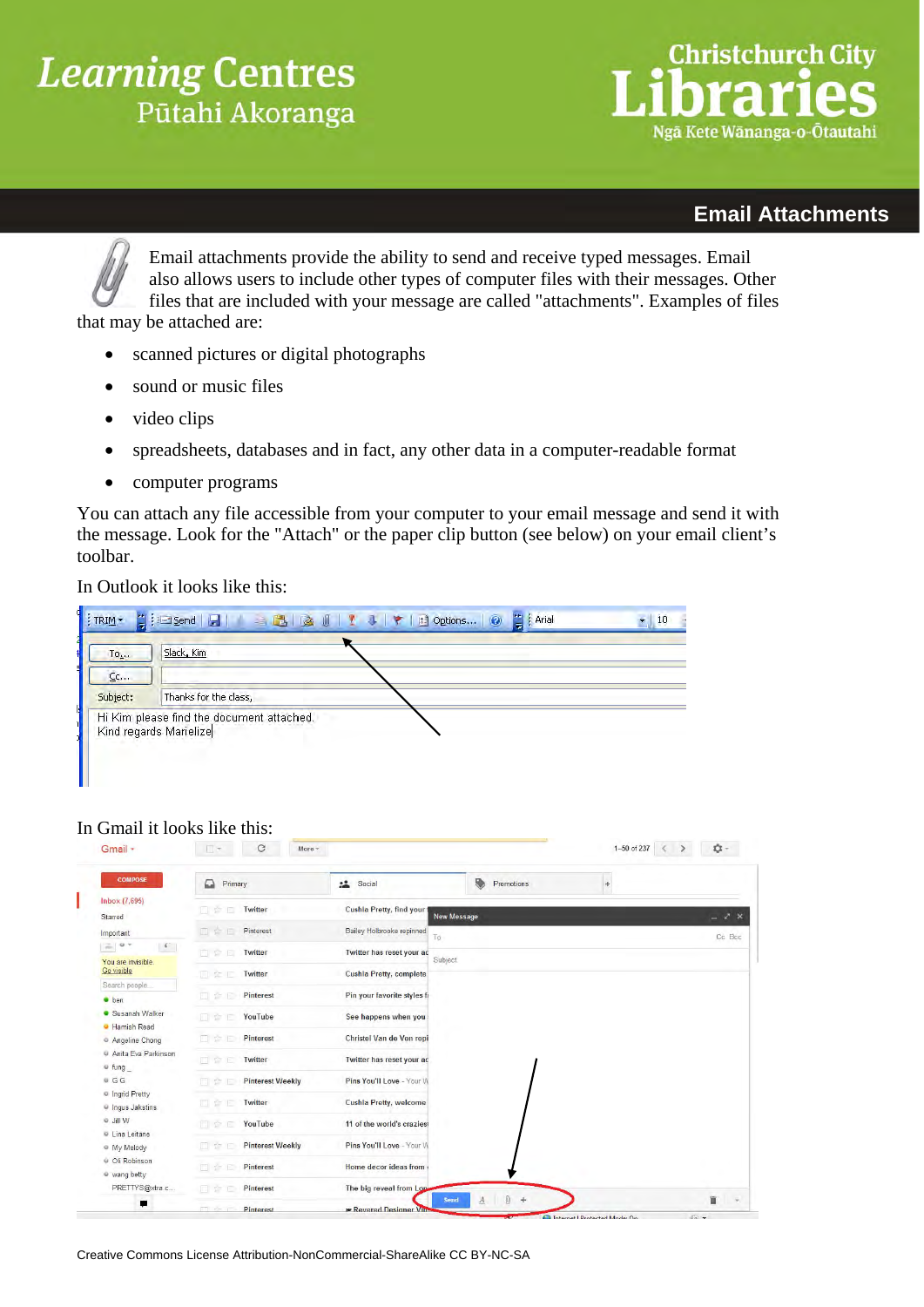

### **Email Attachments**

Pressing the "Attach" button opens the standard Windows Browse dialog box, permitting you to select the file(s) that you wish to send with the message. You may have to go up a few directories, perhaps to the My Documents directory on your Windows computer to locate the file.

#### Location where attachment is stored

| New folder<br>Organize +                                                                                                                                                      |                                                                                                                                                                                                                                                                                                                                                 | E + F                                                                                                                                                                                                                                                                                                                                                                                          | $\bullet$                                                                                                                             | Picture I promised to send |     |              |   |                                                                                        |
|-------------------------------------------------------------------------------------------------------------------------------------------------------------------------------|-------------------------------------------------------------------------------------------------------------------------------------------------------------------------------------------------------------------------------------------------------------------------------------------------------------------------------------------------|------------------------------------------------------------------------------------------------------------------------------------------------------------------------------------------------------------------------------------------------------------------------------------------------------------------------------------------------------------------------------------------------|---------------------------------------------------------------------------------------------------------------------------------------|----------------------------|-----|--------------|---|----------------------------------------------------------------------------------------|
| <b>R</b> Favorites<br><b>Desktop</b><br>Downloads<br>Recent Places<br>Libraries<br>Documents<br>Music<br>Pictures<br><b>H</b> Videos<br><b>E</b> Computer<br><b>Q</b> Network | Name<br>> ElvisPresley_AllShookUp_0010002820474<br>> KdLang_Hallelujah_389143-01-016_mp3_<br>44 P1050278 JPG<br>40 P1060279JPG<br>40 P1060280.JPG<br>4 P1060281 JPG<br>4 P1060282.JPG<br>2 P1060283.JPG<br>2 P1060284, IPG<br>40 P1060285JPG<br>40 P1060286.JPG<br>d P1060287.JPG<br>4 P1060292.JPG<br>4 P6260010.JPG<br>File name: P1060284JPG | Date modified<br>12/07/2013 10:32 a.<br>6/06/2013 1:10 p.m.<br>22/05/2013 12:47<br>22/05/2013 12:47<br>22/05/2013 12:47<br>22/05/2013 12:47<br>3/06/2012 11:05 p. / / / / PEG ima<br>3/06/2012 11:05 p.m. JPEG ima<br>3/06/2012 11:05 p. IPEG ima<br>3/06/2012 11:06 p.m. JPEG ima<br>22/05/2013 12:47<br>22/05/2013 12:48<br>22/05/2013 12:48<br>26/06/2012 4:19 p., JPEG Into -<br>All Files | Type<br>MP3 Forr,<br>MP3 Forr[#]<br><b>JPEG</b> ima<br>JPEG inna<br>IPEG ima<br>JPEG insa<br>JPEG inta<br>IPEG ima<br><b>JPEG</b> ima | P1060281.JPG (2.957K)      |     | $\mathbf{x}$ |   | Gmail:<br>Attachment is<br>attached to<br>email, Blue bar<br>shows progress<br>loading |
|                                                                                                                                                                               |                                                                                                                                                                                                                                                                                                                                                 | Open                                                                                                                                                                                                                                                                                                                                                                                           | Cancel                                                                                                                                | $\Lambda$<br>Send          | 图 + |              | 盲 |                                                                                        |

## *Large attachments*

Do not send large attachments to people (e.g. a computer program you have downloaded from the Internet, or a digital photo that is 2 or 3MBs in size) without first asking them if they want the file.

If you send a large attachment it may take a very long time to download the file, so it is courteous to ask first. It may also take up that person's mail box quota, and the mail box will start "bouncing" (rejecting) other messages.

## *Attachment compatibility*

Be careful exchanging word-processed documents. You must send your correspondent a file they are able to open. If you created the file in MS Word 7.0 and they only have MS Word 6.0 they may not be able to open your file. How can you work around this problem?

Try saving your file in the same file format as their software. If they use Windows95, 98, ME or XP, 2000 try saving the file as an \*.rtf or Rich Text Format file. This file type can be opened in Wordpad (go START, PROGRAMS, ACCESSORIES, choose WORDPAD). All Windows95, 98, ME and XP, 2000 users have Wordpad. If all else fails save the file as a text (\*.txt) file. This strips out all text formatting and tab stops and just saves the text.

## *Opening attachments*

When you receive an attachment with a message, your Inbox summary line usually indicates this with the Paper Clip icon on the left.